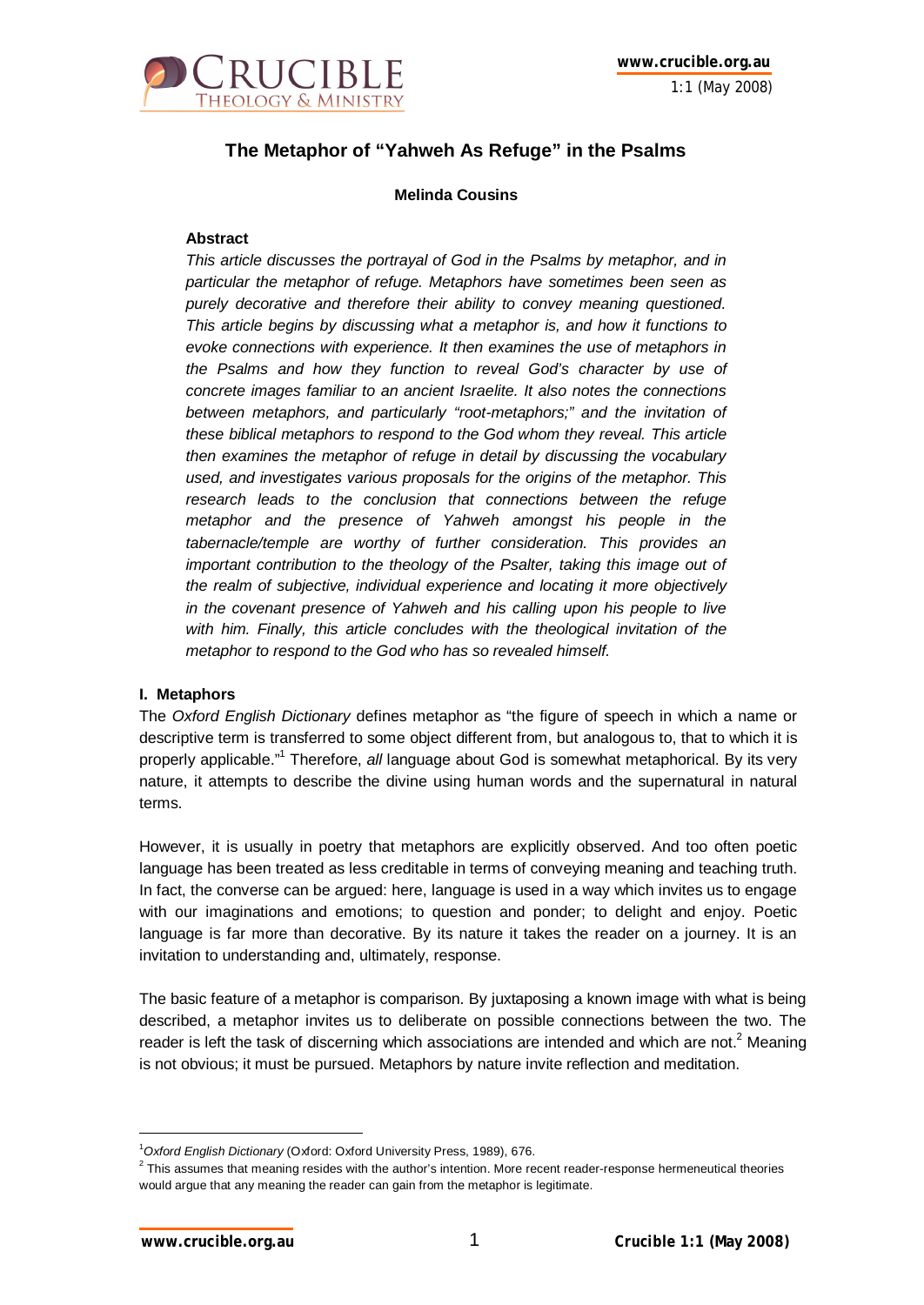Unlike metonymy, where there is an obvious relationship between image and referent, metaphors are clearly not intended to be understood literally.<sup>3</sup> However, exactly how the image and the referent are related is not always immediately observable. Metaphors cause the reader to examine new possibilities and thereby gain new insights. "[A] metaphor begins with something common and lets it expand into immeasurable glory."<sup>4</sup>

Metaphors are deliberately evocative. They choose emotional connection over technical accuracy. Landy speaks of the sense of "danger, adventure, and above all play" that metaphors provide.<sup>5</sup> However, Reese goes too far when he argues that metaphors *prefer* play to truthfulness.<sup>6</sup> It is better to say that metaphors seek to convey truth by means of this linguistic "play." Furthermore, if truth is to be *experienced* rather than merely expressed propositionally, metaphors engage with the whole person in a way propositional statements cannot. For the reader to discern this truth there must be a guiding hermeneutical principle which guards against misuse or violation of the metaphor. Here, it is the biblical context, with the understanding that meaning ultimately resides within authorial intention.<sup>7</sup>

There are various types of metaphors, not to mention similes and other rhetorical devices. Landy argues that metaphors for God are subject to "infinite displacement" and thus distinguishes between "propositional" metaphors and "imaginative fiction."<sup>8</sup> Others use the terms "root" and "subsidiary" metaphors. These distinctions may be useful in understanding how the biblical writers use various images to describe God. Reese distinguishes demiperceptual from perceptual metaphors — those where the characteristics of the image are seen in the referent continuously as opposed to those where they are seen only transiently.<sup>10</sup> This may be helpful for understanding some of the more provocative metaphors for God in the Psalms. For example, God is *always* King, but he is only a "drunken soldier" in a specific action<sup>11</sup>

Vos notes that metaphors have often been denigrated by philosophers who see them as useless decoration at best, unsuitable for the expression of truth.<sup>12</sup> In his PhD thesis, Bob Stallman looks in great depth at ancient and modern understandings of metaphor. Perhaps most useful for our purposes is his discussion of the cognitive nature of metaphors. That is, they are not merely ornamental but actually function to convey meaning.<sup>13</sup> Rather than merely saying "poetically" something already known, metaphors can be used to teach new insights. For the student, the task becomes not just to appreciate metaphor, but to understand and learn

<sup>3</sup> See Andy L. Warren-Rothlin, "Body Idioms and the Psalms" in *Interpreting the Psalms: Issues and Approaches,* ed. David Firth and Philip S. Johnston (Downers Grove: IVP, 2006), 200-201 for a helpful clarification of the differences between metonymy and metaphor.

<sup>4</sup> Eugene H. Peterson, *Answering God: The Psalms as Tools for Prayer* (San Francisco: Harper, 1989), 78.

<sup>5</sup> Francis Landy, *Beauty and the Enigma and Other Essays on the Hebrew Bible* (Journal for the Study of the Old Testament Supplement Series 312; Sheffield: Sheffield Academic Press, 2001), 254.

<sup>&</sup>lt;sup>6</sup> William L. Reese, "Religious 'Seeing-as,"' *Religious Studies* 14 (1978): 76, emphasis mine.

<sup>&</sup>lt;sup>7</sup> "Ultimately, then, the context for a biblical metaphor is the whole Bible as a discourse. But beyond that observation, there is yet another consideration. If metaphor resists definition, it does so partly because there is a speechact distinction between what a sentence means and what a speaker means." Bob Stallman, "Divine Hospitality in the Pentateuch: A Metaphorical Perspective on God as Host," (Ph.D Dissertation, Westminster Theological Seminary, 1999), 36.

<sup>8</sup> See Landy, *Beauty and the Enigma,* 264-65.

<sup>&</sup>lt;sup>9</sup> For example, Stallman.

<sup>&</sup>lt;sup>10</sup> Reese, "Religious 'Seeing-as,' " 74.

<sup>11</sup> Psalm 78:65.

<sup>12</sup> Cas J. A. Vos, *Theopoetry of the Psalms* (London: T & T Clark International, 2005), 321.

<sup>&</sup>lt;sup>13</sup> Stallman, "Divine Hospitality," 10ff.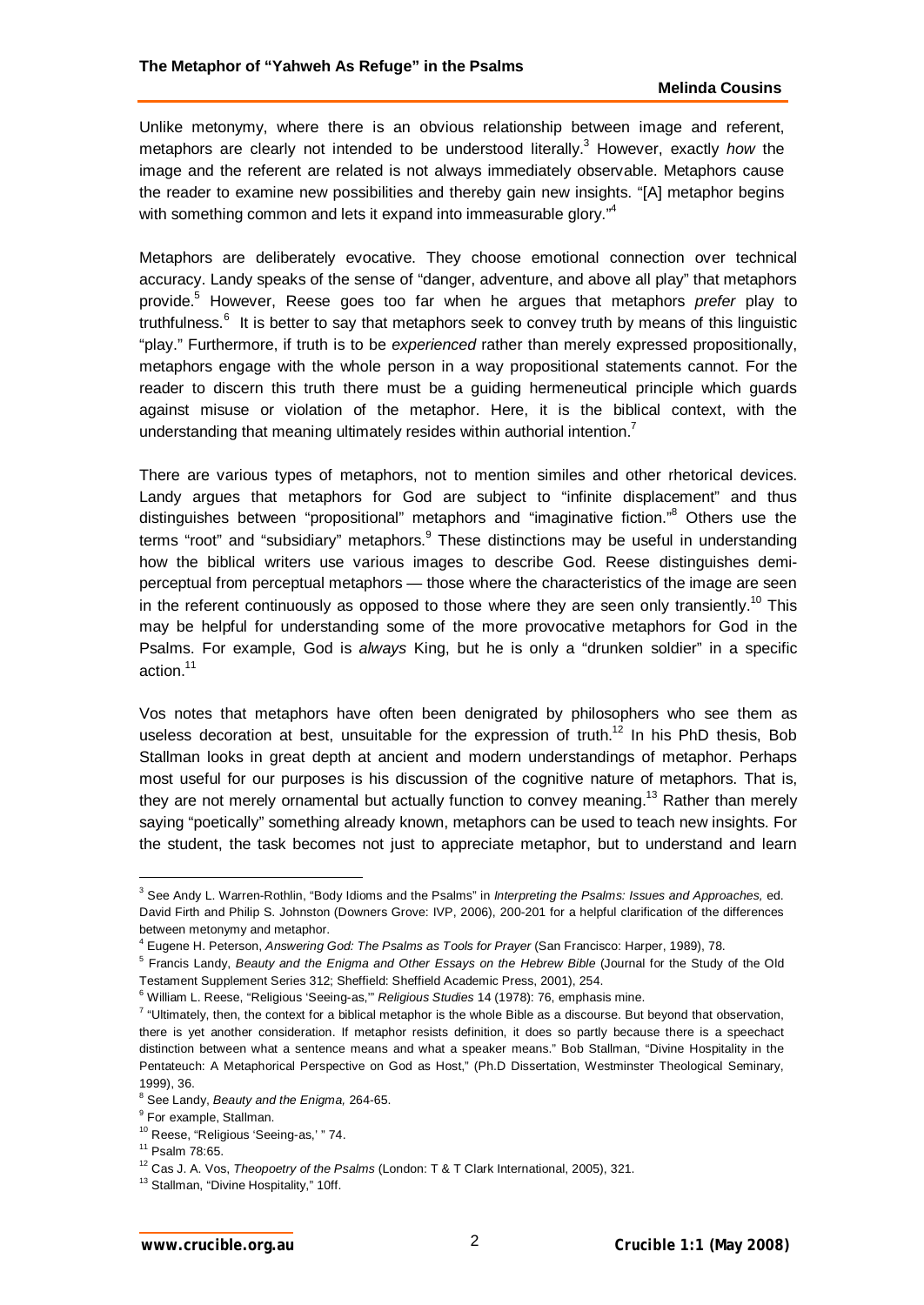from it. For the reader of the Psalms, the task extends to responding to the real expression of the character of God. "The interpretation of a theological model as it surfaces in metaphors throughout the whole of biblical discourse is therefore an exploration into the very real nature of God, especially in relation to human beings."<sup>14</sup>

# **II. Metaphors in the Psalms**

Given that God created all that exists; anything in creation could be used as a metaphor for God in some way. However, in the Bible we find inspired and authoritative pictures based on the historical-redemptive revelation of God to his people. The pictures the Psalmists use reinforce what they have experienced of him, and then lead us into new experience and understanding of his nature. "The God in the psalms is not a God whom we can take for granted. God in psalms is really God, not a creation of our own desires."<sup>15</sup>

Psalmic metaphors connect the sacred and the everyday in a way that invites us to respond. Peterson is correct when he notes that not only do we learn more about God, we learn more about our world by seeing the connections between the everyday elements of a rock or a shepherd and God's character.<sup>16</sup> "Well-chosen metaphors assert the existence of analogies that God has placed in the world, not merely analogies that we impose on an unformed or chaotic world."<sup>17</sup>

However, the biblical revelation does not come to us in modern Western terminology. The metaphors used are everyday, but everyday to the time and place of ancient Israel. We need to understand the metaphors of the Psalms as they would have been understood then if we are to correctly interpret them. We may even need to bracket out years of traditional applications of the images if they cloud our understanding of their original intent.<sup>18</sup>

Importantly in their Ancient Near Eastern context, Psalmic metaphors for God only ever work one-way. While the Hebrew Psalmists maintain that their concrete realities can and do point to God, they are equally insistent that God is not and cannot be represented by these concrete realities. Despite their focus on immanent language, the Psalmists never lose sight of Yahweh's transcendence.

We also need to note that Hebrew thinkers were more familiar with maintaining multiple pictures, even those that seem logically contradictory, rather than dominated by Western notions of rationality. Witvliet speaks of the different metaphors "correcting" one another,<sup>19</sup> and Stallman of reading them "in concert,"<sup>20</sup> as they call us to hold the many different pictures in tension without over-reading their references.

<sup>&</sup>lt;sup>14</sup> Stallman, "Divine Hospitality," 62.

<sup>15</sup> Moira O'Sullivan, *God in Psalms.* (Strathfield: St Pauls, 1998), 13.

<sup>16</sup> See Peterson, *Answering God,* 77.

<sup>&</sup>lt;sup>17</sup> Stallman, "Divine Hospitality," 88.

<sup>18</sup> See Lawrence S. Cunningham, "Praying the Psalms" *Theology Today* 46 (1989): 43 for a good example of this as he describes the way hundreds of years of church art and teaching on shepherds influence our reading of this biblical metaphor.

<sup>19</sup> John D. Witvliet, *The Biblical Psalms in Christian Worship: A Brief Introduction and Guide to Resources* (Calvin Institute of Christian Worship Liturgical Series; Grand Rapids: Eerdmans, 2007), 18.

<sup>&</sup>lt;sup>20</sup> Stallman, "Divine Hospitality," 72.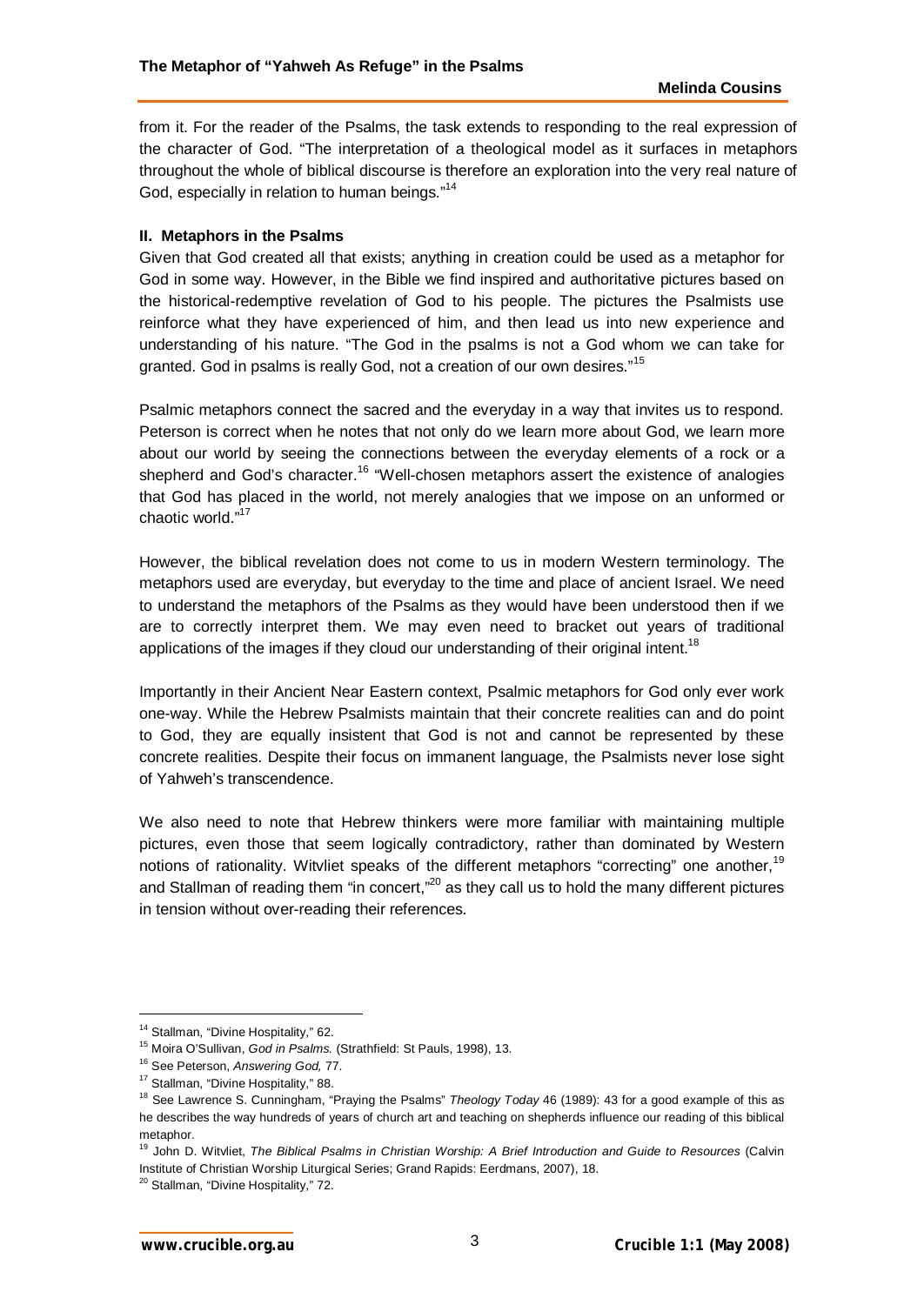There are some pervasive metaphors in the Psalms which serve to aid our interpretation of other, less common, images. Many have noted that kingship is a root biblical metaphor. $^{21}$  All other metaphors are therefore in some way connected to this one. Another common metaphor for God is that of a warrior,<sup>22</sup> and many other metaphors take their imagery from battle contexts. Brueggemann also contends that *yhwh mlk* is a root metaphor; but that this is not so much an expression of what *is* as a declaration of what we are seeking to make so.<sup>23</sup> That is, the purpose of the Psalms is not to convince us of facts; it is to confess faith and elicit this same faith in response. $24$  The Psalmists' metaphors for God are never merely descriptive of God simply as He is, but always convey something of who He is in relationship to His people. Thus they seek to impact not only our theoretical conception of God, but our active response to Him.<sup>25</sup> The metaphors of the Psalms intend to make statements about what is "truly real," and even more importantly, what is "theologically compelling."<sup>26</sup> Hustad's caution is important: "The Psalms were not written to be analysed and discussed. Most of them were intended to express the personal and emotional response of the Hebrews in worship."<sup>27</sup>

#### **III. The Refuge Metaphor**

"I will say of the LORD, "He is my refuge and my fortress, my God, in whom I trust." (Psalm 91:2)

The metaphor of Yahweh as a refuge is common and consistent throughout the Psalter. Yet defining what this metaphor means, how it is used, and what it contributes to the Psalter's theology is not as straightforward a task as it may initially seem.

Jerome Creach's 1996 work takes a new direction in Psalter studies.<sup>28</sup> He advances the recent focus on the shaping of the Psalter a step further. Rather than studying the placement of particular Psalms, he looks at the book's vocabulary and argues for a theological/thematic shaping based on the use of this metaphor. While his overall thesis depends on an understanding of the editorial process which is beyond the scope of the present discussion, many of his findings are useful for our purposes.

#### *A. Vocabulary*

 $\overline{a}$ 

There is a range of terms used to create this metaphor. Furthermore, it is worth noting that the use of a metaphor is not always limited to the specific words used — a common metaphor can be evoked without being explicitly mentioned.<sup>29</sup> Nevertheless, vocabulary is important.

<sup>21</sup> See for example James L. Mays, *The Lord Reigns: A Theological Handbook to the Psalms* (Louisville: Westminster John Knox Press, 1994), 6-7; and James L. Crenshaw, *The Psalms: An Introduction* (Grand Rapids: Eerdmans, 2001), 69.

<sup>&</sup>lt;sup>22</sup> Although Marc Brettler, "Images of YHWH the Warrior in Psalms" Semeia 61 (1993): 146, sees this as a "submetaphor" of Yahweh as king.

<sup>23</sup> Walter Brueggemann, *Israel's Praise: Doxology against Idolatry and Ideology* (Philadelphia: Fortress Press, 1988), 34.

<sup>24</sup> See Tremper Longman III, *How to Read the Psalms* (Downers Grove: IVP, 1988), 62.

<sup>25</sup> See Marvin E. Tate, "The Interpretation of the Psalms," *Review and Expositor* 81 (1984): 370-71. See also Dale Patrick, *The Rendering of God in the Old Testament* (Philadelphia: Fortress Press, 1981), xxiii.

<sup>26</sup> William P. Brown, *Seeing the Psalms: A Theology of Metaphor* (Louisville: Westminster John Knox Press, 2002), 2. <sup>27</sup> Donald Hustad, "The Psalms as Worship Expression: Personal and Congregational," *Review and Expositor* 81 (1984): 407.

<sup>&</sup>lt;sup>28</sup> Jerome F. D. Creach, Yahweh as Refuge and the Editing of the Hebrew Psalter (Journal for the Study of the Old Testament Supplement 217.; Sheffield: Sheffield Academic Press, 1996).

 $29$  See Brettler, "Images of YHWH," 148, who notes that the warrior metaphor stands behind many of the images in Psalms 56 and 83 despite not being stated.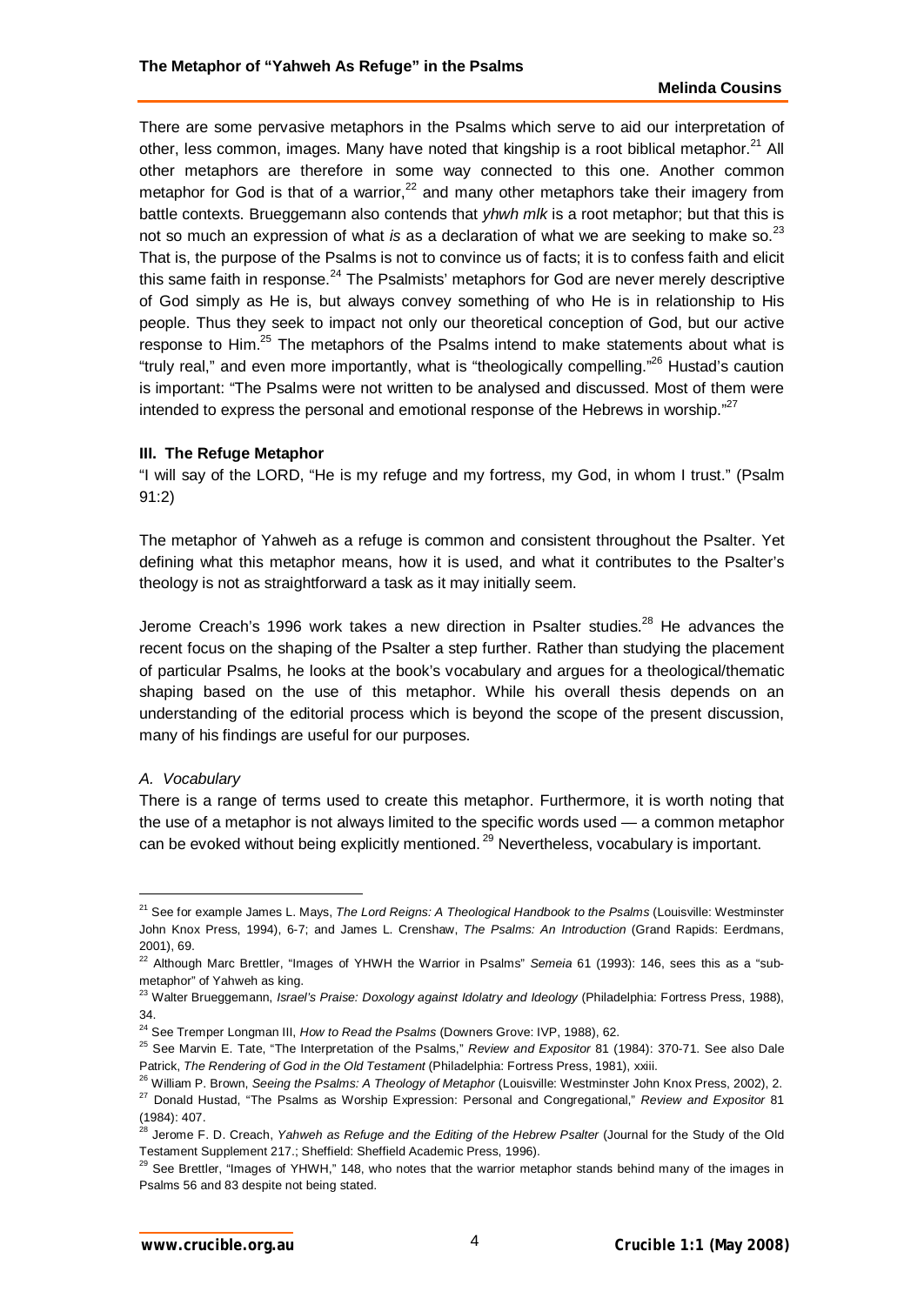The most common terms come from the verbal root *ḥsh*, which is used thirty-seven times.<sup>30</sup> The Semitic root, common to Babylonian and neo-Assyrian words, denotes covering or hiding, and Psalm 104:18 is an example of this "secular" meaning. More commonly, the verb is used theologically for the action of seeking refuge in Yahweh; and the noun as a description of him. Creach argues these words have their own particular function in the Psalter. Psalm 11:1 contrasts seeking refuge with merely fleeing to the mountains. Thus it is a positive action, a confident seeking of security rather than a desperate attempt to escape. 31 This seems to cohere with the idea of seeking the security of the temple, which although never specifically called refuge, is the place from where God protects His people  $(11:4-7)^{32}$ 

Given the recent scholarly interest in the shaping of the Psalter, many have not only noted that the first use of *ḥsh* is found in Psalm 2:12, but seen this as definitive or programmatic for its meaning.<sup>33</sup> However, McCann seems thereby to reduce the idea of taking refuge to a vague, general idea of "trusting" which empties the metaphor of any real cognitive power.

Nominal forms used with *ḥsh* of Yahweh include *str* and *ṣl* which are almost interchangeable.<sup>34</sup> From the roots *str* and *sll* respectively, they literally denote "hiding place" and "shadow." Another group of nouns is *mṣwd*, *mśgb* and *m'wz*, ultimately derived from roots related to hunting, being high, and being strong. All refer to a place of safety, whether a natural defensive position or a humanly constructed fortification.<sup>35</sup> Finally, the synonyms *ṣwr* and *sl'* denote rocky crags or hideaways which again are places of security.<sup>36</sup>

There are also verbs which have little semantic connection to *ḥsh* but are commonly used in conjunction with it, thereby becoming significant. For example, *btḥ*, which occurs in the Psalter fifty-two times and can simply mean "to believe," when connected with *ḥsh* seems to indicate "inner security and trust." That is, the physical action of taking cover in a refuge becomes the spiritual activity of trusting God in life, which is the character of the ideal believer. $37$  Creach argues that the action includes the idea of making a decision to choose Yahweh. "'To seek refuge' means, at least in part, to recognize that no one or nothing is analogous to the God of Israel."<sup>38</sup>

Interestingly, Creach observes that the refuge metaphor is never semantically linked to Yahweh's historical intervention in Israel's past, which is usually linked instead to the separate metaphors of deliverer or helper.<sup>39</sup> While he does not draw any conclusions from this observation, the argument to be made here is that it is perhaps another indicator that refuge

<sup>30</sup> Twenty verbal forms (7:2; 11:1; 16:1; 18:3; 25:20; 31:2; 34:9; 36:8; 37:40; 57:2 (x 2); 61:5 (x 2); 64:11; 71:1; 91:4; 118:8; 118:9; 141:8; 144:2; six participles (2:12; 5:12; 17:7; 18:31 (x 2); 34:23) and eleven nominal forms (14:6 46:2; 61:4; 62:8; 62:9; 71:7; 73:28; 91:2; 91:9; 94:22; 142:16).

<sup>31</sup> Creach, *Yahweh as Refuge,* 26.

<sup>&</sup>lt;sup>32</sup> See the discussion below on the provenance of the metaphor and my suggestion of strong links to the presence of Yahweh in the temple.

<sup>33</sup> See for example Brown, *Seeing the Psalms,* 18 and J. Clinton McCann Jr., *A Theological Introduction to the Book of the Psalms: The Psalms as Torah.* (Nashville: Abingdon Press, 1993), 136-37.

<sup>34</sup> Each is used six times (*str* 27:5; 31:23; 32:7; 61:5; 91:1; 119:114 and *ṣl* 17:8; 36:8; 57:2; 63:8; 91:1; 121:5).

<sup>35</sup> Creach, *Yahweh as Refuge,* 27.

<sup>36</sup> *ṣwr* is used sixteen times (18:3; 18:32; 19:15; 27:5; 28:1; 31:3; 61:3; 62:3; 62:7; 62:8; 71:3; 73:26; 78:35; 89:27; 92:16; 94:22) and *sl"* four (18:3; 31:4; 42:10; 71:3).

<sup>37</sup> Creach, *Yahweh as Refuge*, 31-36.

<sup>38</sup> Creach, *Yahweh as Refuge*, 46-47.

<sup>39</sup> Creach, *Yahweh as Refuge*, 34.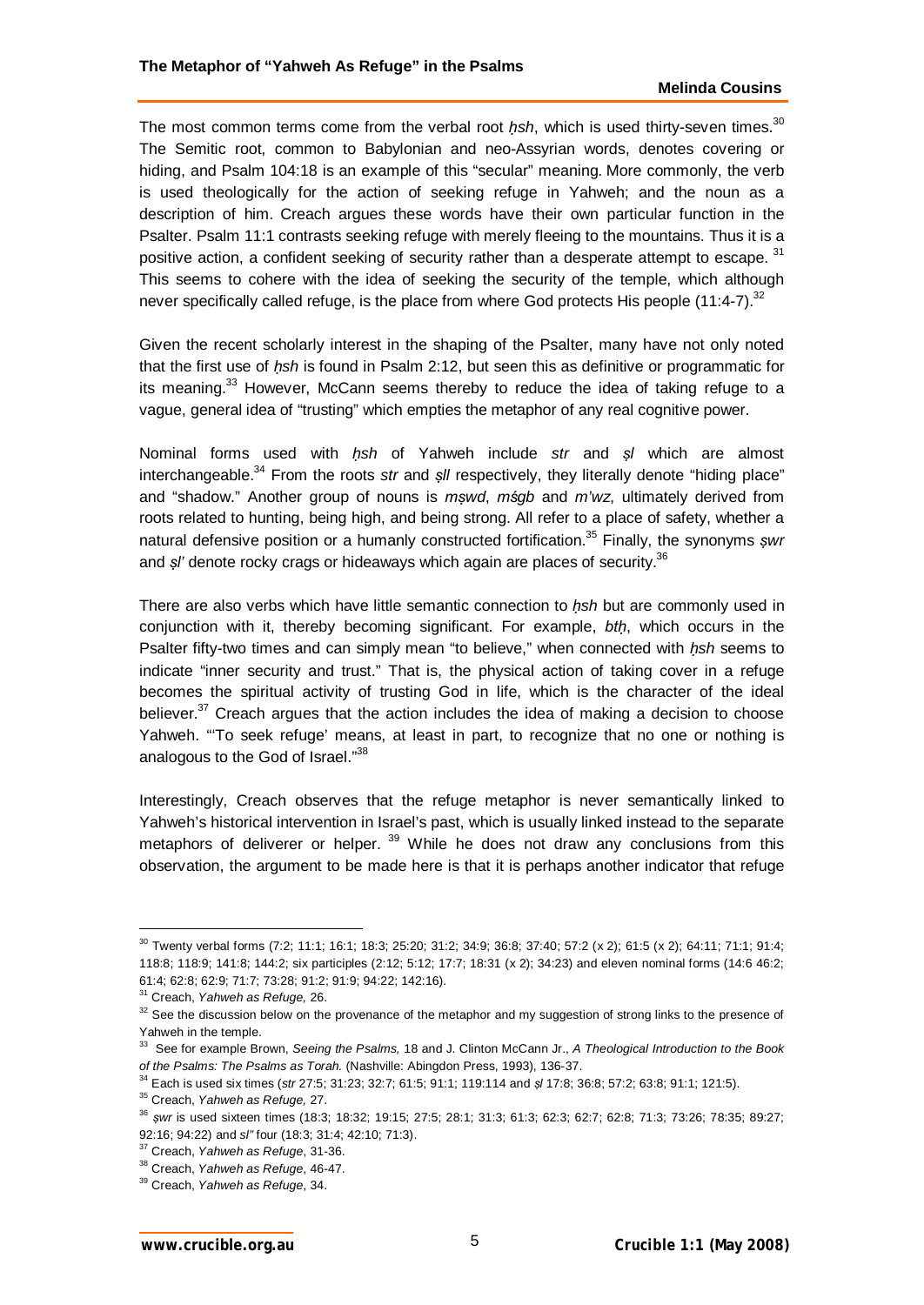vocabulary focuses on Yahweh's ongoing presence with his people rather than his specific actions in history.

# *B. Provenance*

It is one thing to look at the etymology of words themselves, another at the origins of a metaphor. The most common scholarly assumption seems to arise from the connection of "refuge" and "rock" in the Psalter, which are seen to be linked most naturally in the context of battle.<sup>40</sup> Psalm 91, replete with refuge language, certainly fits this context. Smick further notes that comparative religionists have attempted to tie the language of this Psalm to magical incantations from seventh century Arslan Tash. But he submits the key distinction that God responds to his people and thereby actively becomes their refuge and protection rather than the people merely wearing an amulet in hope that he might be so. $41$ 

Creach investigates further. Based on the fact that the available non-biblical material is almost devoid of this language whereas the Psalms are replete with it, Begrich argued that it arose distinctively in Israel due to the geographical landscape. That is, it refers to natural hiding places in the rocky Palestinian hill country.<sup>42</sup> Creach agrees with two cautions: that this is an argument from silence; and that there are some Akkadian names which incorporate divine titles like "rock" and "refuge."<sup>43</sup> He does refer to two other possible origins of the metaphor: the temple sanctuary as a place of safety and asylum; and the protection of a mother bird.<sup>44</sup> Although he acknowledges that there is room for further study in this area, ultimately he dismisses these possibilities. With respect, there may be some subtle implications to these ideas which he has overlooked.<sup>45</sup>

Many scholars have noted the common association of the refuge metaphor with the image of Yahweh's wings, but most have looked for its significance in either Egyptian iconography where the king is represented as a bird, $46$  or in the Deuteronomy 32:11 picture of Yahweh as a mother eagle.<sup>47</sup> However, Broyles' study on the symbolism of the cherubim-ark postulates that the picture of Yahweh's wings is not merely imaginative, but, like all Psalmic imagery, rooted in liturgy and temple symbolism. He argues convincingly that the picture of Yahweh's wings for the ancient Israelite would have called to mind the cherubim-ark in the Holy of Holies.<sup>48</sup> More than merely symbolic, this was the actual place where the physical presence of Yahweh dwelt amongst his people. The idea that it is here that the Israelite worshipper finds true refuge seems to fit extremely well with the theological focus of the Psalter.

<sup>40</sup> See for example O'Sullivan, *God in Psalms*, 30-31.

<sup>41</sup> Elmer B. Smick, "Mythopoeic Language in the Psalms," *Westminster Theological Journal* 44 (1982): 94.

<sup>42</sup> Creach, *Yahweh as Refuge*, 54.

<sup>43</sup> Creach, *Yahweh as Refuge*, 58.

<sup>44</sup> Creach, *Yahweh as Refuge*, 60.

<sup>&</sup>lt;sup>45</sup> To be fair, Creach does mention the idea of wings as an allusion to the ark, but he discusses it purely in the legal context of the temple as a place to which one accused of a crime could flee for judgement. He notes that this confuses Cities of Refuge (*mqlṭ*) with the Psalmic idea of Refuge (*ḥsh*). While this point is well made, he does not consider the wider idea of the Holy of Holies as the place where the presence of God dwells amongst His people (*Yahweh as Refuge*, 61).

<sup>46</sup> So Brown, *Seeing the Psalms*, 20.

<sup>47</sup>For example, Ronald W. Goetsch, "The Lord is my Refuge: Psalm 91," *Concordia Journal* 9 (1983): 142.

<sup>48</sup> Craig C. Broyles, "The Psalms and Cult Symbolism: The Case of the Cherubim-Ark," in *Interpreting the Psalms: Issues and Approaches,* ed. David Firth and Philip S. Johnston (Downers Grove: IVP, 2005), 152. Contra O'Sullivan, *God in Psalms*, 35, who says the association of wings with angels comes purely from later Christian iconography. This is patently false given the description of the ark in Exodus 25:17-22.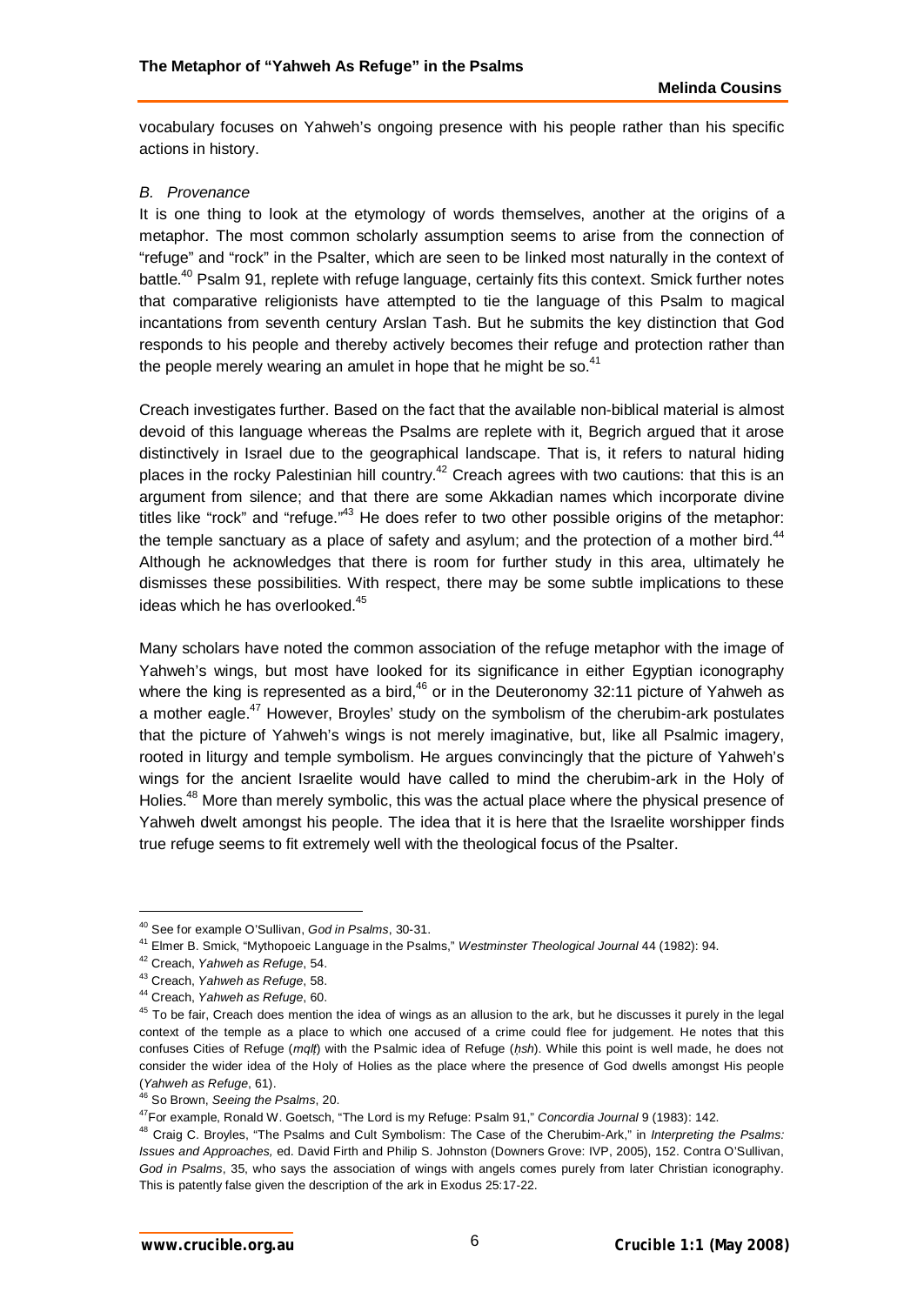Creach and others see the wings as purely figurative, particularly based on Ruth 2:12 where the application of refuge under Yahweh's wings is his concern for the poor widow.<sup>49</sup> However. this could also be read as a reference to the Moabite Ruth coming to Israel, the place where Yahweh dwells amongst his people (in the tabernacle/temple). In fact this view seems to be indicated by the context, where verse 11 specifically refers to Ruth leaving her homeland.

As Crenshaw notes, the refuge metaphor is also explicitly linked to Zion in the Psalms, and it is then given "cosmic nuance" as Zion becomes the place where all nations ultimately come to worship. $50$  Again, the associations with the temple and presence of God dwelling among his people are hard to escape. It is therefore worth considering the possibility that the refuge metaphor arises not from an individual solider finding a neat hiding place in battle; nor from the subjective experience of an individual feeling Yahweh's comfort;<sup>51</sup> but from the objective reality that Yahweh dwelt physically and visibly amongst his people.

If kingship is a root metaphor for not only the Psalms, but the whole Scriptures, then the connections between Yahweh as refuge and Yahweh as king are also significant for correct understanding. Creach notes that the semantic field of *ḥsh* is sometimes used in relation to the human king even though he is never called a refuge. More importantly, the idea of Yahweh as both refuge and king is found in Psalm 9:7-9 and throughout Psalms 46 and 48. Both of these are also linked to Zion. In his discussion of Psalm 91, Goetsch compares the shelter or refuge to the tent of the commander of the army, thereby linking the metaphor to both king and warrior images.<sup>52</sup> Recalling the symbolic location of the tabernacle at the centre of the camp throughout the wilderness wanderings, it is again hard to escape the links with the visible and actual presence of Yahweh amongst his people.

# *C. Theological Meaning and Purpose*

The refuge metaphor is used across a wide variety of Psalm "types," which have been the focus of much of modern Psalmic studies. This contributes to our theological understanding by demonstrating that the circumstances of the worshipper, while significant, are neither the starting point nor the conclusion for our understanding of the Psalter. The Psalms seek to provide us with an understanding first and foremost of who God is, and only then who we are in relationship to him.

The general ideas of security, protection and trust are clearly evoked by the refuge metaphor. But this is more than a lovely picture of Yahweh. It functions to convey meaning — to teach us something about the kind of God that he has revealed himself to be. In the context of the Psalms, there are many indications that the refuge metaphor points to an objective reality in Israel's historical experience — the presence of God dwelling in her midst and all that this implied. The refuge metaphor is thus another way of expressing the fundamental theological truth of God's covenant with Israel: "I will be your God and you will be my people."

Having Yahweh as their refuge also serves to make Israel a distinctive people. From Leviticus on, it is clear that in order for Yahweh to dwell amongst them, Israel must be a holy people. In the Psalms, this is shown in that those who make Yahweh their refuge are seen to have a distinctive moral character; they reflect his concern for the poor and oppressed in their own

<sup>49</sup> Creach, *Yahweh as Refuge*, 61.

<sup>50</sup> Brown, *Seeing the Psalms*, 23.

<sup>&</sup>lt;sup>51</sup> This certainly seems to be the way most contemporary Christians understand it!

<sup>52</sup> Goetsch, "The Lord is my Refuge," 141.